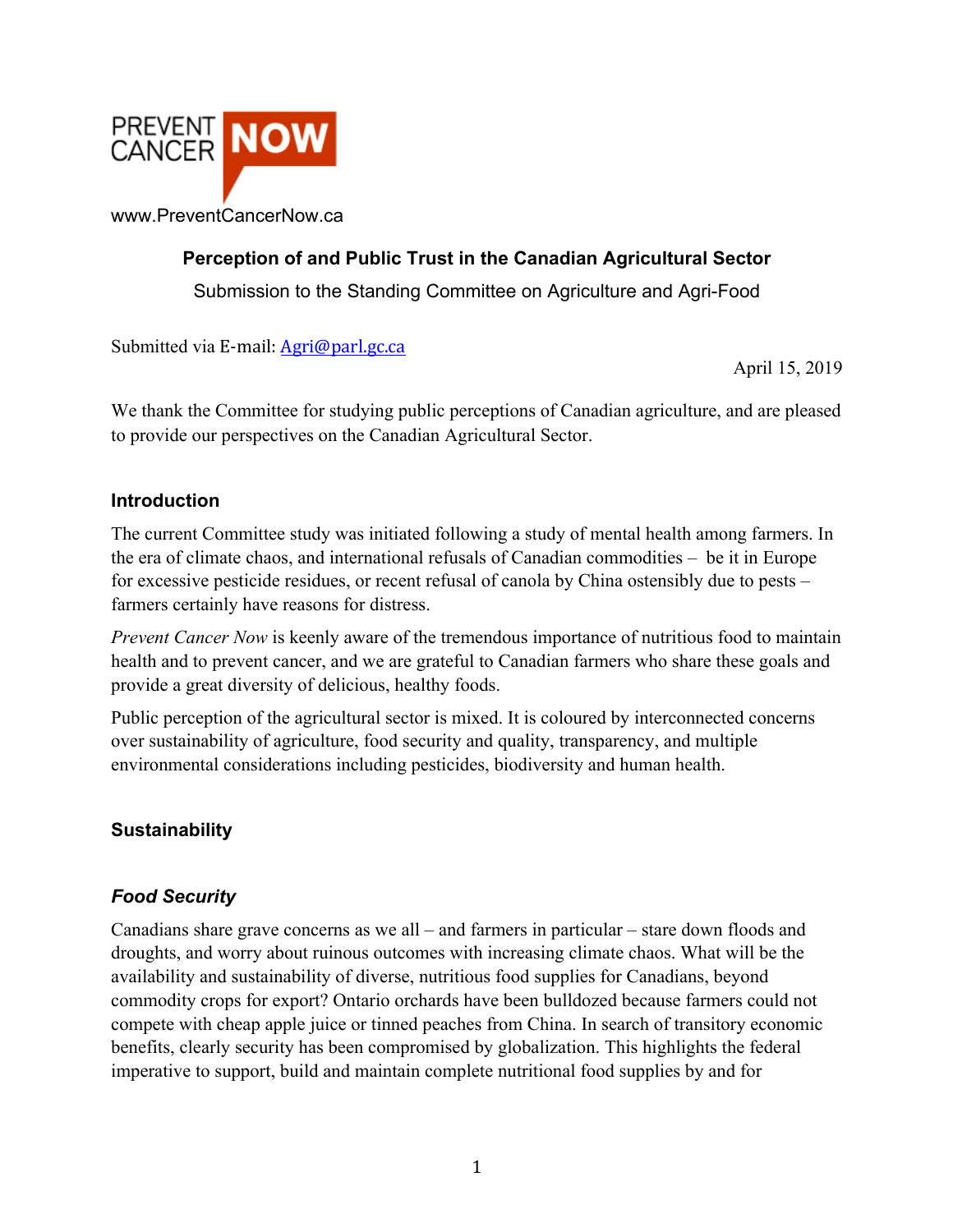Canadians. This food should transparently meet the standards touted, to be "the best in the world." Canada falls short, both on meeting this high bar, and on transparency.

**Recommendation**: Recognize the federal imperative to support and to build and to maintain high quality, complete nutritional food supplies by and for Canadians, and to report transparently on food quality.

Health Canada reports that roughly a third of food is wasted – not consumed – at the same time as poor and marginalized individuals are under-nourished. This waste is a lost opportunity for public health, and reflects poorly on Canadians' priorities and the value placed on food. The new Canada Food Guide and recognition of the importance of home cooking is a good start.

**Recommendation**: Work toward zero food waste. Advance recognition of the inherent value of food. Optimize public health and minimize adverse impacts of food production while providing a healthy diet.

### *Environmental Sustainability*

To optimize resiliency, farmers have options to maximize carbon capture in the soil (countering climate chaos) and to foster biodiversity (countering the current sixth great extinction currently underway). Factors both within and beyond farmers' control are important, including diversity and density of ground cover, shelter belts/hedgerows, water features and availability (e.g., local and regional wetlands and reservoirs), farm design, crop varieties and rotations, and inputs including seeds, nutrients and means of pest control. *Prevent Cancer Now* hears from organic farmers that extension and support services are not provided uniformly, nationally – e.g., local organic dairy and cheeses, as well as fruits and vegetables, are more available in some locales such as in Quebec or BC. This may reflect the culture, but also the priorities of government, research, knowledge and extension services.

**Recommendation**: Support farmers to learn, share and have agency over knowledge, research, locally adapted seeds, and experience to transition to more sustainable practices. These include organic certification, as well as bio-dynamic and agro-ecological approaches.

### **Recommendation**: Consider

Reported in April 2019, there is a rapidly evolving crisis today, with the decline of insects, and pesticides are an important factor (more on this topic below).<sup>1</sup> Previous work described a very successful insurance mechanism to reduce reliance on systemic insecticides.<sup>2</sup>

**Recommendation**: Recognize that agriculture has broad adverse ecological impacts, and urgently implement surveillance and measures to eliminate or minimize these effects.

**Recommendation**: Consider crop insurance mechanisms to encourage transition away from use of pesticides.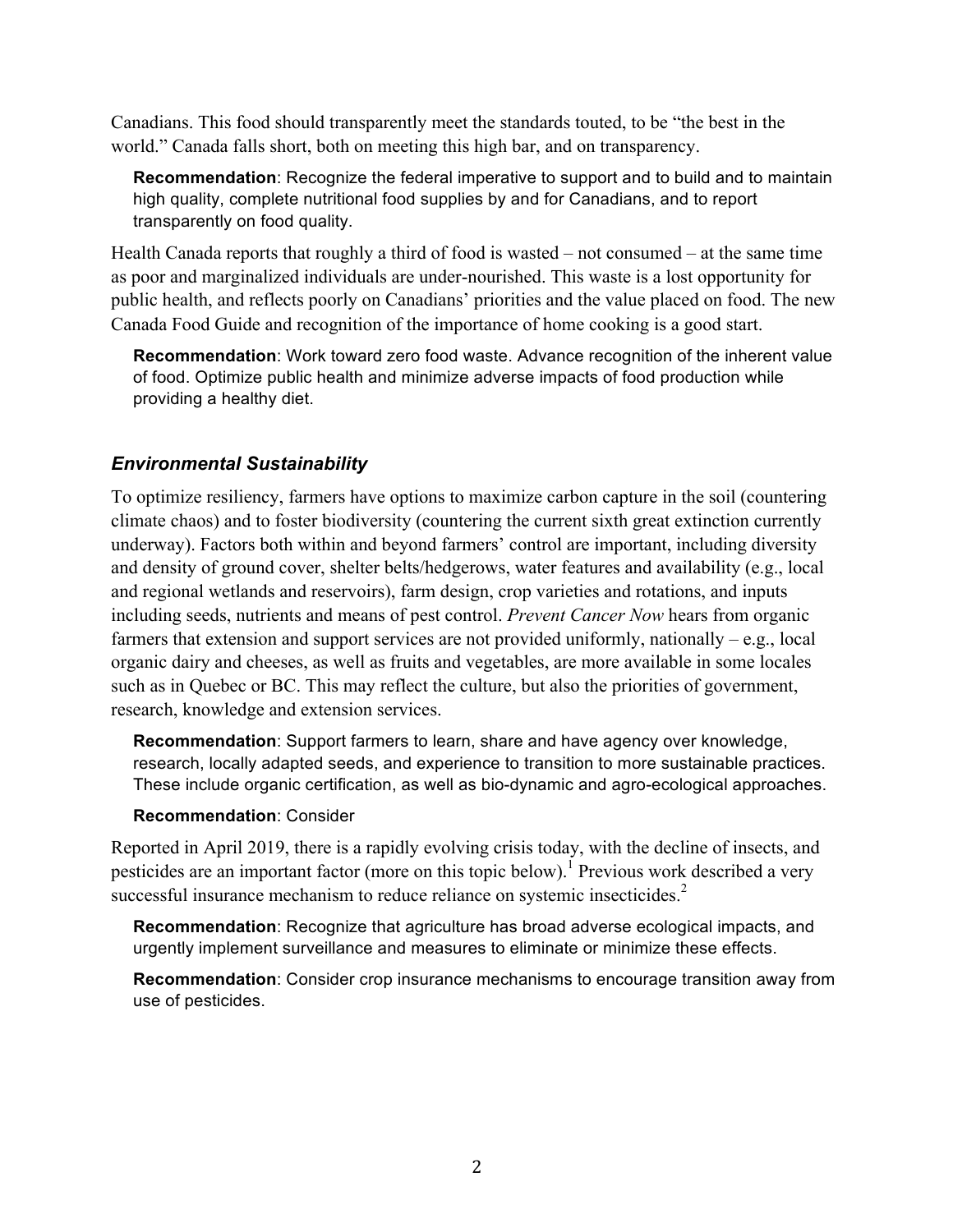### **Pesticides**

Public perception of agriculture inevitably touches on pesticides and genetically engineered crops. *Prevent Cancer Now* has been active, providing scientific input on numerous pesticide consultations, and review of the *Pest Control Products Act* (PCPA). 1

Pesticides are highly promoted by well-funded vested interests, and there is a history globally of scientific fraud and misrepresentation of safety of pesticides. This was laid bare most publicly in the case of glyphosate, for example, with documents released and during trial proceedings against Monsanto (now owned by Bayer).<sup>3</sup> A vast publicly accessible store of documents, communications between Monsanto employees and both regulators and scientists, and transcripts demonstrating cover-up and denial of knowledge that glyphosate causes cancer, led to a unanimous jury finding against Monsanto for \$298 million US.<sup>3</sup> Punitive damages were reduced upon appeal, but the ruling stands. It is under further appeal.

Pesticide regulation is often piece-meal and fragmented, and *Prevent Cancer Now* observes that confidential industry-sponsored studies are often preferred over public peer-reviewed science.

**Recommendation**: Support the PMRA to conduct modern pesticides registration and oversight, including with data management for systematic review and efficient reassessment of pesticides. Improve transparency and restrict early input of vested interests on draft documents.

Research linking health and pesticides is hampered by lack of data regarding sales, use patterns, and levels of pesticides and metabolites in the environment, water, food and humans. "Pesticidovigilence" is proposed to provide necessary information.<sup>4</sup> Users and those who control access (the PMRA and provincial regulators) should follow the fate and effects of chemicals spread in the environment with the intention to kill, and provide this data in full granularity to permit research.

**Recommendation**: Sales, and pesticide and metabolite contamination levels in diverse samples (environmental, commodities and as biomarkers) should be routinely collected. Data should be available for research linking health and environmental factors, in a Canadian environmental health information infrastructure.

Regulatory changes can be long-delayed, and may not result in substantial changes on the ground (via changes in labels and enforcement), or in de-registration. When one pesticide is determined to pose an "unacceptable risk," replacement chemicals are often of similar action and potential toxicity. The industry benefits from a "honey-moon period" of patent protection and an insufficient window of opportunity for evidence to accrue. In support of the above recommendations, we provide two topical examples – the persistent neonicotinoid insecticides, and the herbicide Roundup (containing glyphosate).

### *Example: Neonicotinoid insecticides*

 $1$  See submissions to government consultations here:

http://www.preventcancernow.ca/main/resources/cancer-prevention-submissions/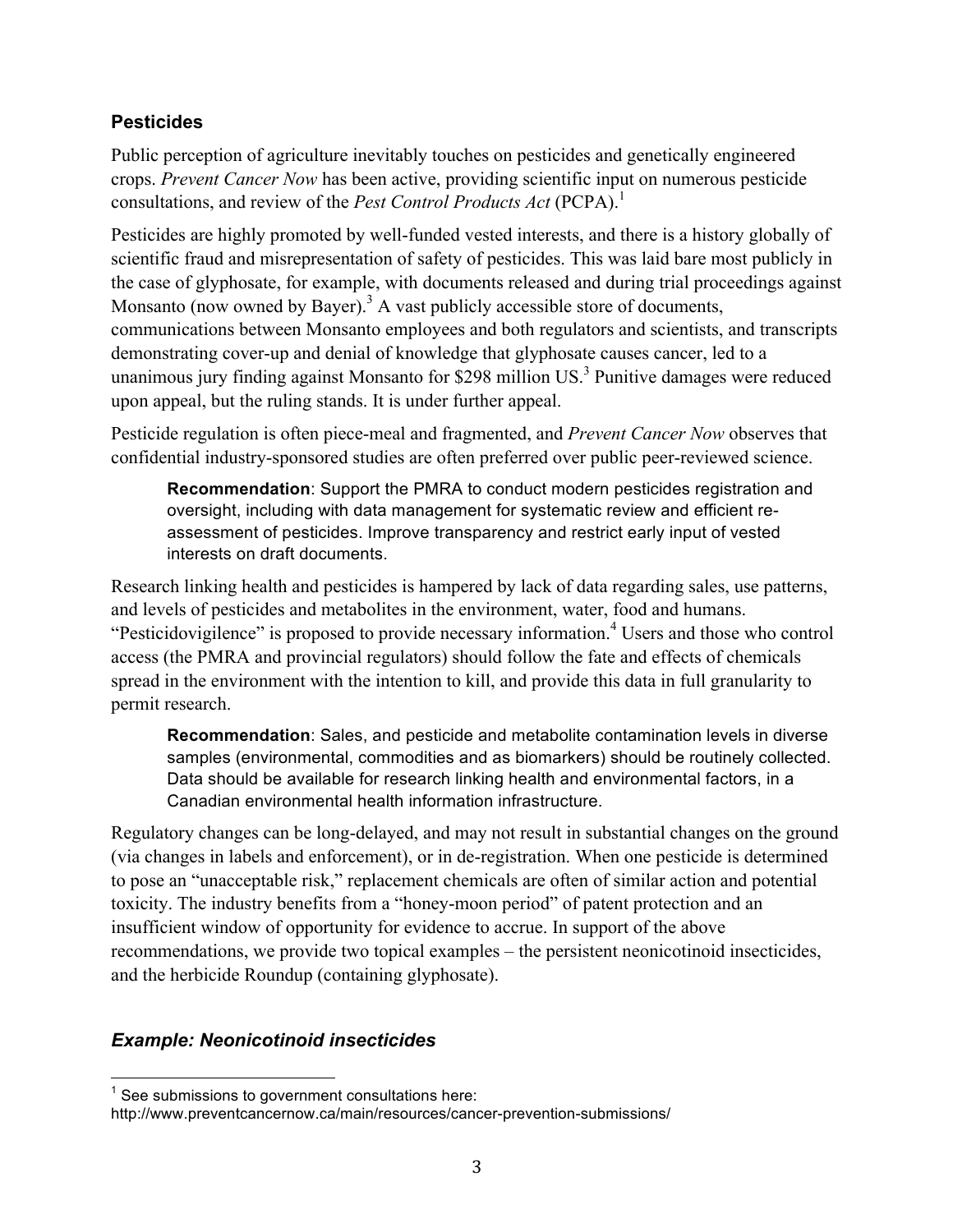Systemic insecticides (chemicals that infiltrate plants and soil, and kill insects that consume this contamination) are unnecessarily responsible for widespread decline in insects, according to worldwide scientific experts.<sup>2,5,6,7</sup>

The Commissioner for Environment and Sustainability has criticized the Pest Management Regulatory Agency (PMRA) for abuse of "temporary" registrations, up to decades for imidacloprid.<sup>8</sup> For three (imidacloprid, clothianidin and thiomethoxam) of six neonicotinoid-like insecticides, separate reassessments address aquatic insects, as well as bees (other pollinators are not addressed).

Despite claims to protect pollinators, a narrow bee-focus is inappropriate because a vast number of other species (e.g. flies, some of which may look like bees) pollinate plants in Canada.<sup>9</sup>

Biologically active metabolites, combined effects of multiple chemicals, and low-level combined effects of multiple chemicals are not assessed. The bottom line is that apart from technical changes to use of seed coats substantial restrictions are years away, and there are three more similar insecticides already registered.

Finally, lack of a granular public record of pesticides sales and use impedes tracking harm.

## *Example: Glyphosate based herbicides (GBHs)*

Public scepticism is heightened by secrecy and by the sense that Canadian standards are not as stringent as others'. Glyphosate is the most commonly used herbicide globally, and in Canada, and many concerns have been expressed by international scientists.<sup>10,11</sup>

*How much is used in your region, province or country?* We do not know. Health Canada does not report annual national sales (glyphosate is alone in a category with no upper boundary), let alone regional sales.<sup>12</sup>

*How much is in you?* Glyphosate measurements are finally scheduled for a future Canadian Health Measures Survey. To date we can only surmise that the herbicide is in almost every Canadian, based upon international studies.

*How much is in our food?* Some glyphosate data was published, indicating low levels of contamination. Grains were excluded from this report; over 90% of samples indicated presence. Canadian grains have been refused in the EU because of excessive contamination. Indeed, this embarrassment and trade impediment worsened to the point that a "Keep it Clean" website was established to dissuade farmers from using glyphosate pre-harvest, and to test for cadmium before selling grains for export. Canada permits higher levels of glyphosate and has no standard whatsoever for cadmium in foods, so Canadians are not as well protected as citizens in some export countries.

*Does glyphosate cause cancer?* The International Agency for Research on Cancer<sup>13</sup> and independent scientists say "yes." 14,15 Most recently, in April 2019, the US Agency for Toxic Substances and Disease Registry released a report with multiple analyses linking non-Hodgkin lymphoma and myeloma to glyphosate exposure.<sup>16</sup> Two US courts have said "yes." <sup>3,17</sup> Indeed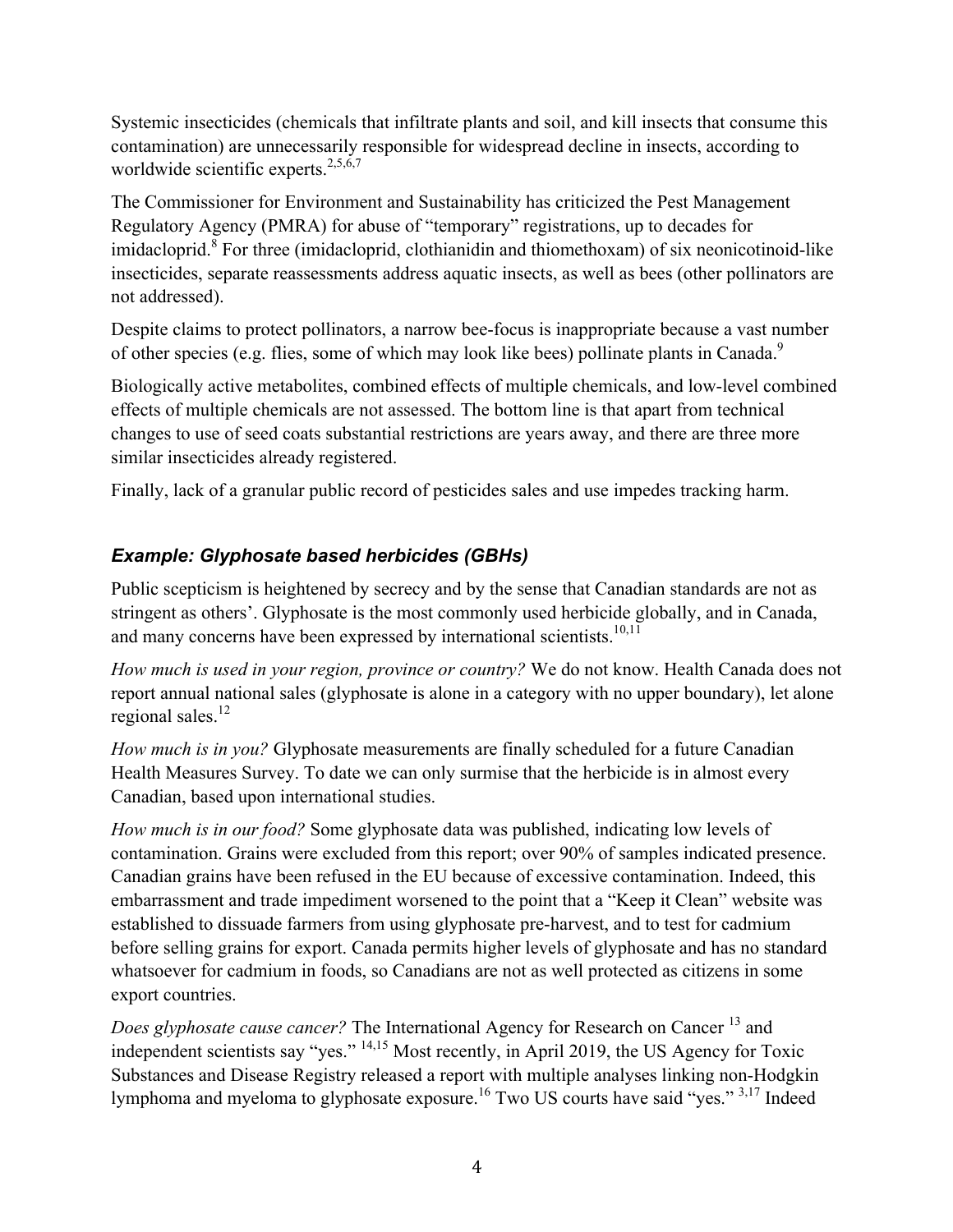the courts awarded further damages because the manufacturer Monsanto wilfully and maliciously hid information, influenced the US Environmental Protection Agency, and paid for and ghostwritten dissenting opinions. Canadian regulatory findings are consistent with the US EPA.

*How else may glyphosate affect human health?* Glyphosate is an antibiotic, and as such chronic feeding shifts the microbiome to a more adverse profile.<sup>18</sup> This can lead to inflammatory bowel disease, that is increasing at  $7\%$  annually in Canadian children aged five and under.<sup>19</sup> Inflammatory bowel disease predisposes to colorectal cancer, that is increasing at 7% annually in Canadian adolescents and young adults.<sup>20</sup>

Late spontaneous abortion was associated with preconception glyphosate in Canadian farming families, reported in 2001.<sup>21</sup> In 2018, an Indiana study reported glyphosate detection in 90% of pregnant women, and that higher glyphosate levels correlated with shorter pregnancy.<sup>22</sup> In 2019, glyphosate interfered with process of implantation in rats.<sup>23</sup>

*Special review of glyphosate.* In January 2019, Health Canada dismissed science-based objections to the registration of glyphosate. Twenty scientists are said to have worked on the response over a year and a half. Responses did not cite scientific reports, apparently did not investigate any topics beyond the citations of civil society scientists and advocates, and did not identify research published during the long interval between objections and responses (including citations herein).

**Recommendation**: Pesticide assessment should be reformed to consider effects on hormone systems (endocrine effects), low dose and cumulative effects, and impacts on individuals of particular vulnerability, using systematic methodologies and in manners comparable to those outlined for amendment of the Canadian Environmental Protection Act $^{24}$ 

**Recommendation**: Science-based interventions regarding pesticides should be respected with fulsome responses that cite peer-reviewed science, update the science on identified topics, and make data available for independent analysis.

**Recommendation**: Implement continuous systematic searches, capture of research reports and data assembly for various pesticides, to improve assessments, and to permit in-house triggering of rapid review when new evidence meets a threshold.

**Recommendation**: Support labelling of genetically engineered ingredients and use of key pesticides groups, as outlined by the Canadian Biotechnology Network and others.

**Recommendation**: Support verifiable labelling of foods produced with key pesticides types (e.g., glyphosate-based and phenoxy herbicides, and neonicotinoid and organophosphate insecticides)

### **What is in food?**

Canadians are concerned and may be confused by pesticides assessments, residues, hazards and risks, and knock-on unintended adverse consequences for the environment and human health. For people who wish to minimize exposures to toxic substances, organic foods not only result in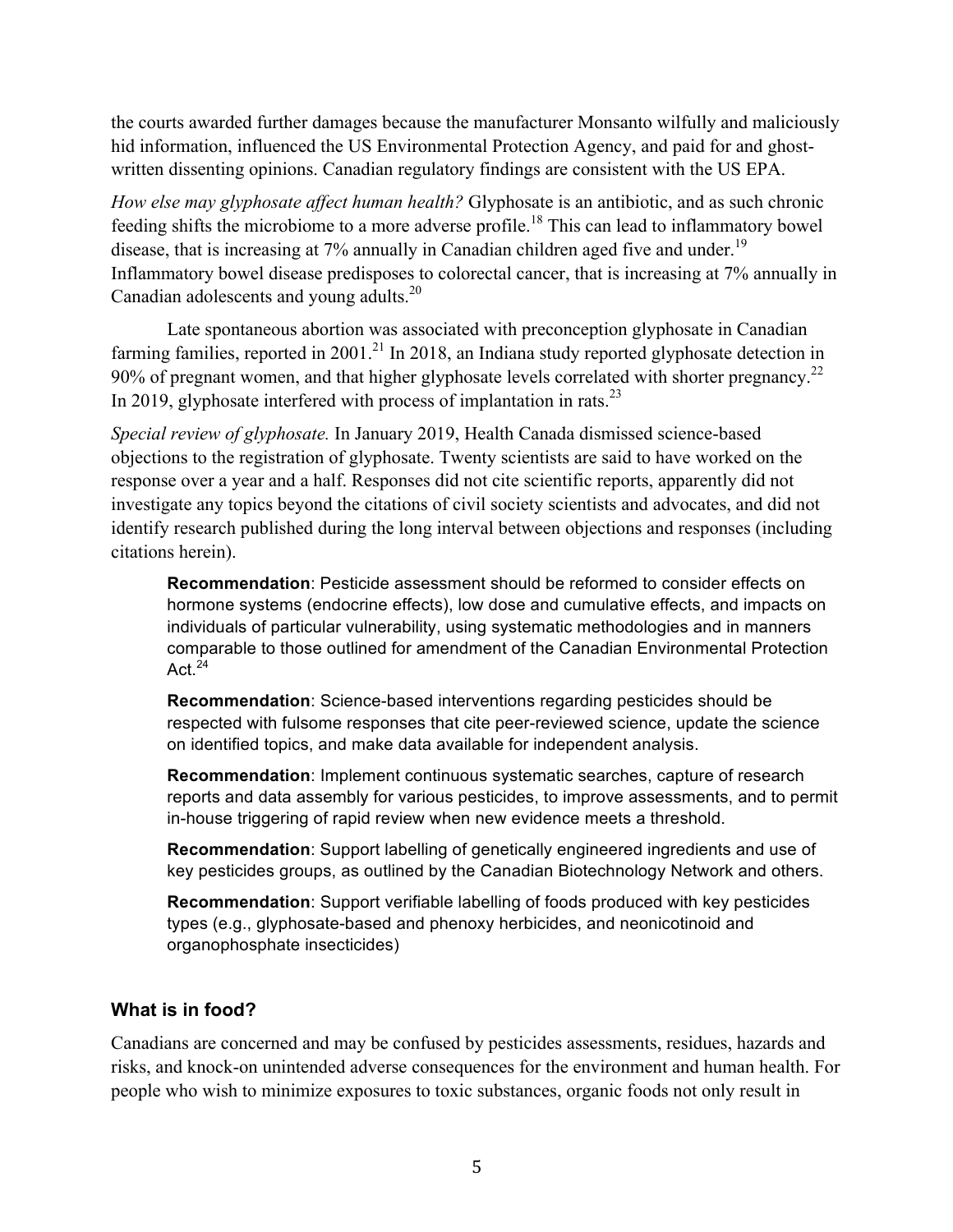much lower pesticides exposures,  $25$  and also lower levels of toxic metals and mycotoxins.  $26$  All of these contribute to cancer and other adverse health conditions.

Canadians do not know what toxicants are in foods. The market basket surveys of the 1990s and early 2000s are discontinued, and there is no transparent database for Health Canada's measurements of pesticides and other toxicants (e.g. toxic elements such as arsenic, lead, cadmium, mercury, persistent organic pollutants) in single-ingredient and prepared foods. Newly published Health Canada sustainability goals include achieving 100% of pesticide residues tests below the regulatory limit in 2023.<sup>27</sup> Importantly, Canada's regulatory limits for pesticides in foods are often higher than international standards, and to date Health Canada publishes few test results. As well as potential toxicants in raw foods, Canadians want to know what is in prepared foods.

**Recommendation**: Routinely measure and transparently report levels of toxicants in foods, including pesticides, metals and mycotoxins.

Country of Origin labelling is essential to promote Canadian foods and ingredients, and to facilitate preferred purchasing. Any scepticism over Canadian foods is dwarfed by scepticism regarding foods from countries with less stringent regulation, and a history of exporting tainted goods such as China.

**Recommendation**: Standardize and require country of origin labelling.

### **The context of the 2019 Canada Food Guide, and the climate crisis**

The new Canada Food Guide and increasing numbers of Canadians understand the importance both nutritionally and ecologically of moderating consumption of meat and animal derived products, and cooking. Unfortunately, the staple grains and pulses that would supplant some meat consumption are more highly contaminated with glyphosate compared with other foods.

**Recommendation**: Undertake transparent initiatives to minimize contamination of foods, and environmental impacts of agriculture, with reporting of effectiveness.

## **Summary**

Public perception of agriculture is complex, for some of the same reasons that Canadian farmers are under stress – e.g., related to the climate crisis, widespread ecological degradation, and toxicants in the environment and foods. Canadians interested in primary cancer prevention seek reliable supplies of high quality foods. Thus we offer the following recommendations:

- 1. Recognize the federal imperative to support, build and maintain high quality, complete nutritional food supplies by and for Canadians, and to report transparently on food quality.
- 2. Work toward zero food waste. Advance recognition of the inherent value of food. Optimize public health and minimize adverse impacts of food production while providing a healthy diet.
- 3. Support farmers to learn, share and have agency over knowledge, research, locally adapted seeds, and experience to transition to more sustainable practices. These include organic certification, as well as bio-dynamic and agro-ecological approaches.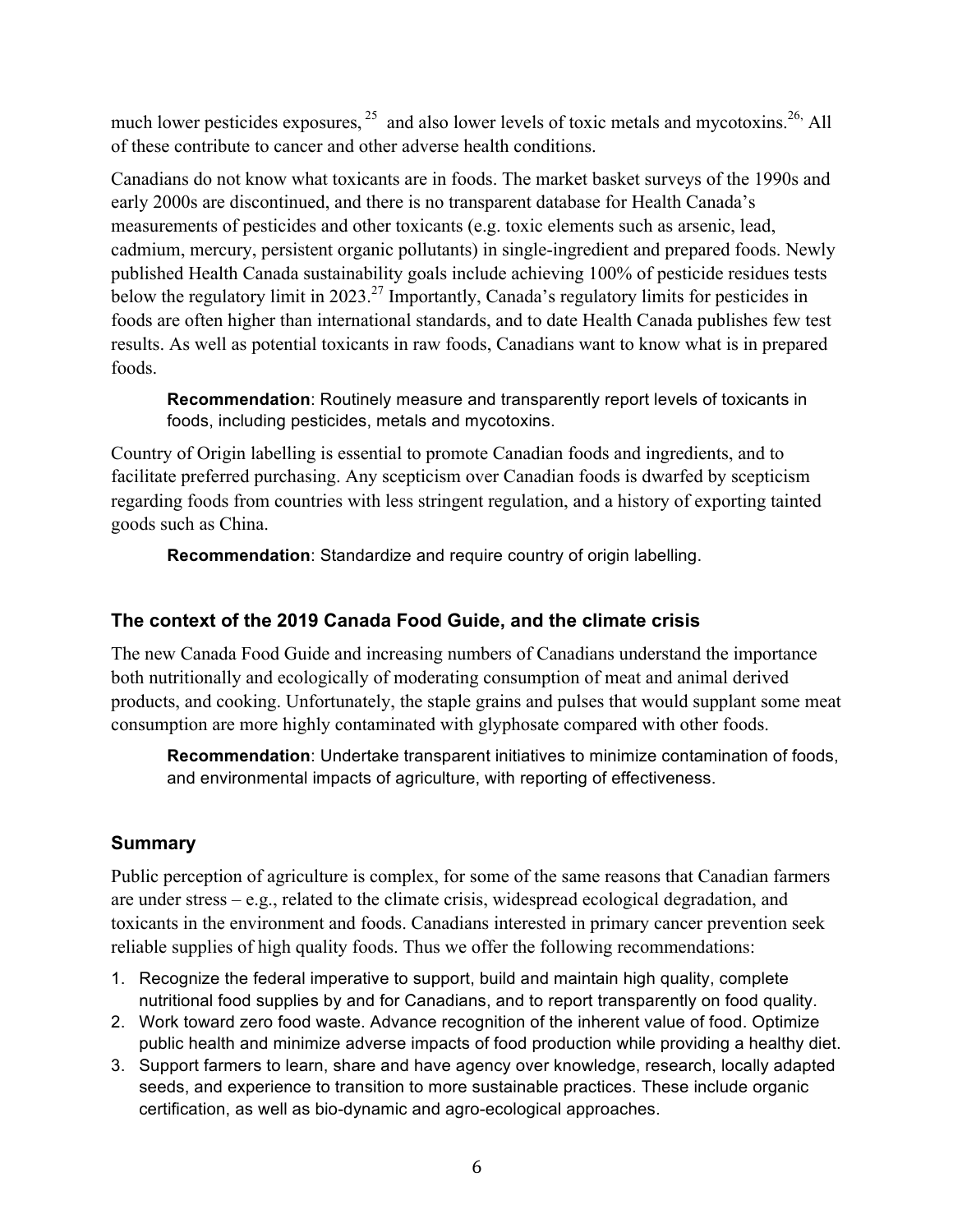- 4. Recognize that agriculture has broad adverse ecological impacts, and urgently implement surveillance and measures to eliminate or minimize these effects.
- 5. Consider crop insurance mechanisms to encourage transition away from use of pesticides.
- 6. Support the PMRA to conduct modern pesticides registration and oversight, including data management for systematic review and efficient re-assessment of pesticides. Improve transparency, and stop early input by proponents on draft documents.
- 7. Sales, and pesticide and metabolite contamination levels in diverse samples (environmental, commodities and as biomarkers) should be routinely collected. Data should be assembled and available for research linking health and environmental factors, in a Canadian Environmental Health Information Infrastructure.
- 8. Pesticide assessment should be reformed to consider effects on hormone systems (endocrine effects), low dose and cumulative effects, and impacts on individuals of particular vulnerability, using systematic methodologies and in manners comparable to those outlined for amendment of the Canadian Environmental Protection Act.<sup>24</sup>
- 9. Science-based interventions regarding pesticides should be respected with fulsome responses that cite peer-reviewed science, update the science on identified topics, and make data available for independent analysis.
- 10. Implement continuous systematic searches, capture of research reports and data assembly for various pesticides, to improve assessments, and to permit in-house triggering of rapid review when new evidence meets a threshold.
- 11. Support labelling of genetically engineered ingredients and use of key pesticides groups, as outlined by the Canadian Biotechnology Network and others.
- 12. Support verifiable labelling of foods produced with key pesticides types (e.g., glyphosatebased and phenoxy herbicides, and neonicotinoid and organophosphate insecticides)
- 13. Routinely measure and transparently report levels of toxicants in foods, including pesticides, metals and mycotoxins.
- 14. Standardize and require country of origin labelling.
- 15. Undertake transparent initiatives to minimize contamination of foods, and environmental impacts of agriculture, with reporting of effectiveness.

## **About Us**

Prevent Cancer Now is a national civil society organization focused on primary cancer prevention, by eliminating preventable, potentially carcinogenic exposures. We are volunteer concerned citizens, including scientific experts and clinicians.

Respectfully submitted,

M.E. Sears PhD Meg@PreventCancerNow.ca 613 297-6042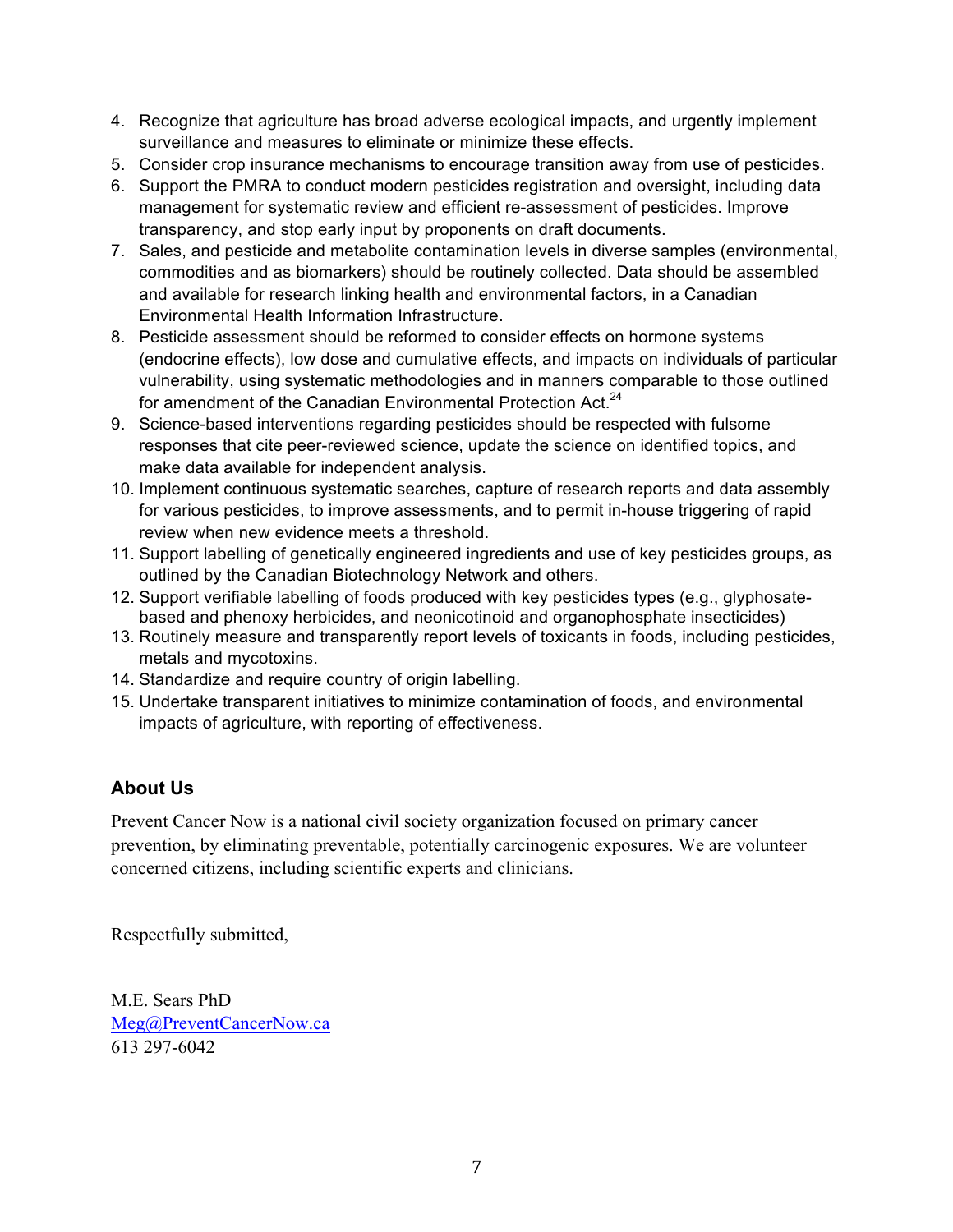#### **References**

- 1. Sánchez-Bayo F, Wyckhuys KAG. Worldwide decline of the entomofauna: A review of its drivers. Biological Conservation. 2019 Apr 1;232:8–27.
- 2. Furlan L, Kreutzweiser D. Alternatives to neonicotinoid insecticides for pest control: case studies in agriculture and forestry. Environ Sci Pollut Res. 2015 Jan 1;22(1):135–47.
- 3. Baum Hedlund. Monsanto to Pay \$289.2 Million in Landmark Roundup Lawsuit Verdict [Internet]. Baum Hedlund. 2018 [cited 2019 Apr 17]. Available from: https://www.baumhedlundlaw.com/289-million-first-roundup-lawsuit-verdict/
- 4. Milner AM, Boyd IL. Toward pesticidovigilance. Science. 2017 Sep 22;357(6357):1232–4.
- 5. Simon-Delso N, Amaral-Rogers V, Belzunces LP, Bonmatin JM, Chagnon M, Downs C, et al. Systemic insecticides (neonicotinoids and fipronil): trends, uses, mode of action and metabolites. Environ Sci Pollut Res. 2015 Jan 1;22(1):5–34.
- 6. Giorio C, Safer A, Sánchez-Bayo F, Tapparo A, Lentola A, Girolami V, et al. An update of the Worldwide Integrated Assessment (WIA) on systemic insecticides. Part 1: new molecules, metabolism, fate, and transport. Environ Sci Pollut Res. 2017 Nov 5;1–33.
- 7. Furlan L, Pozzebon A, Duso C, Simon-Delso N, Sánchez-Bayo F, Marchand PA, et al. An update of the Worldwide Integrated Assessment (WIA) on systemic insecticides. Part 3: alternatives to systemic insecticides. Environ Sci Pollut Res. 2018 Feb 25;1–23.
- 8. Commissioner for the Environment and Sustainable Development (CESD), Office of the Auditor General of Canada Government of Canada. Pesticide Safety [Internet]. 2016 [cited 2018 Nov 13]. Available from: http://www.oagbvg.gc.ca/internet/English/parl\_cesd\_201601\_01\_e\_41015.html
- 9. Ssymank A, Kearns CA, Pape T, Thompson FC. Pollinating Flies (Diptera): A major contribution to plant diversity and agricultural production. Biodiversity. 2008 Apr 1;9(1– 2):86–9.
- 10. Myers JP, Antoniou MN, Blumberg B, Carroll L, Colborn T, Everett LG, et al. Concerns over use of glyphosate-based herbicides and risks associated with exposures: a consensus statement. Environmental Health. 2016;15:19.
- 11. Vandenberg LN, Blumberg B, Antoniou MN, Benbrook CM, Carroll L, Colborn T, et al. Is it time to reassess current safety standards for glyphosate-based herbicides? Journal of Epidemiology and Community Health. 2017 Jun;71(6):613–8.
- 12. Health Canada. Pest Control Products Sales Reports [Internet]. 2017 [cited 2019 Apr 15]. Available from: https://www.canada.ca/en/health-canada/services/consumer-productsafety/reports-publications/pesticides-pest-management/corporate-plans-reports/pest-controlproducts-sales-report.html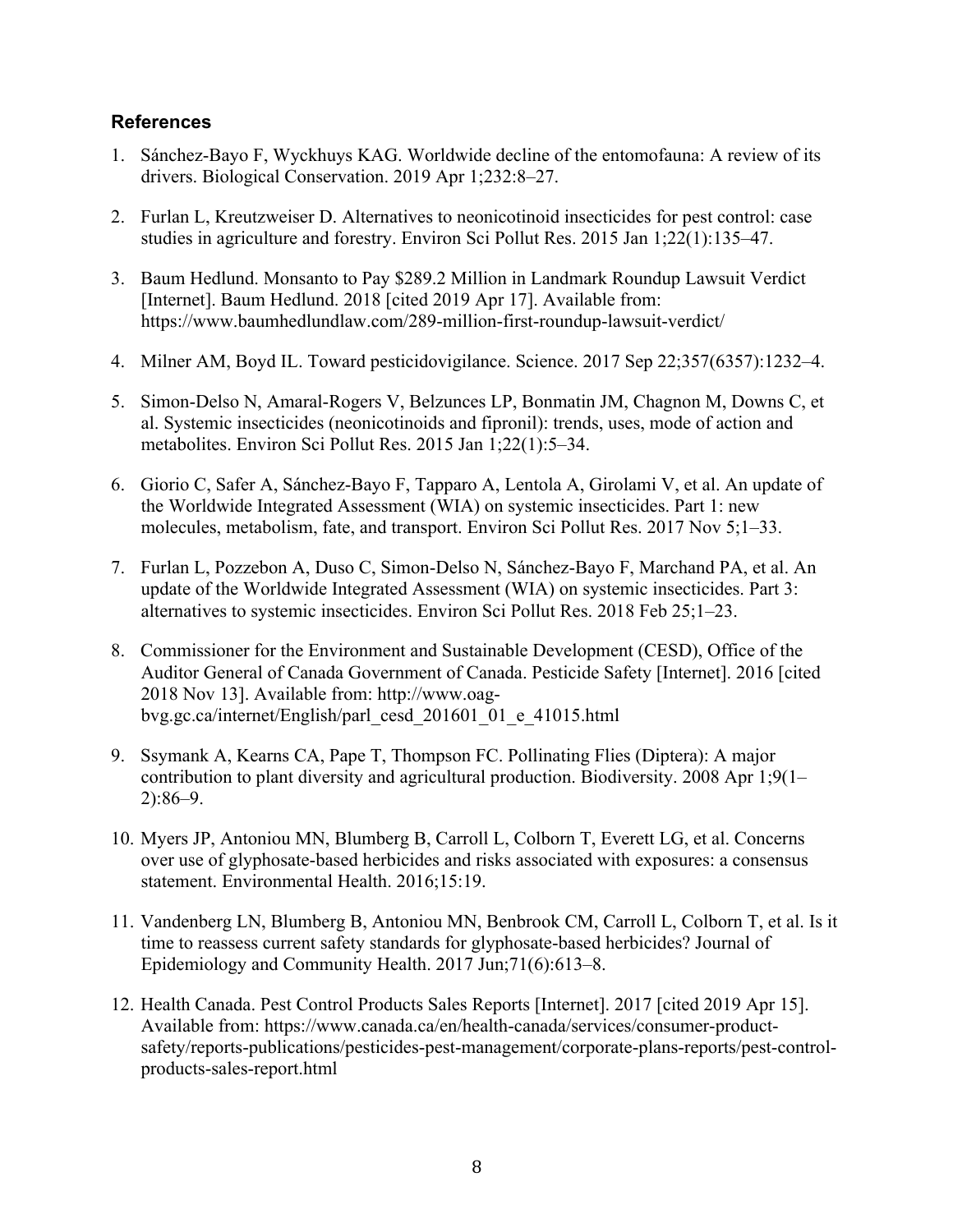- 13. IARC Working Group on the Evaluation of Carcinogenic Risks to Humans. Some organophosphate insecticides and herbicides [Internet]. 2017 [cited 2018 Apr 21]. Available from: http://www.ncbi.nlm.nih.gov/books/NBK436774/
- 14. Portier CJ, Armstrong BK, Baguley BC, Baur X, Belyaev I, Bellé R, et al. Differences in the carcinogenic evaluation of glyphosate between the International Agency for Research on Cancer (IARC) and the European Food Safety Authority (EFSA). J Epidemiol Community Health. 2016 Mar 3;jech-2015-207005.
- 15. Portier CJ, Clausing P. Re: Tarazona et al. (2017): Glyphosate toxicity and carcinogenicity: a review of the scientific basis of the European Union assessment and its differences with IARC. doi: 10.1007/s00204-017-1962-5. Archives of Toxicology [Internet]. 2017 [cited 2017 Jul 5]; Available from: http://www.readcube.com/articles/10.1007/s00204-017-2009-7
- 16. Agency for Toxic Substances and Disease Registry (ATSDR). Toxicological Profile for Glyphosate - Draft for Public Comment [Internet]. 2019 Apr p. 257. Available from: https://www.atsdr.cdc.gov/toxprofiles/tp214.pd
- 17. U.S. jury says Bayer must pay \$80 million to man in Roundup cancer... Reuters [Internet]. 2019 Mar 28 [cited 2019 Apr 17]; Available from: https://www.reuters.com/article/us-bayerglyphosate-lawsuit-idUSKCN1R82KY
- 18. Mao Q, Manservisi F, Panzacchi S, Mandrioli D, Menghetti I, Vornoli A, et al. The Ramazzini Institute 13-week pilot study on glyphosate and Roundup administered at humanequivalent dose to Sprague Dawley rats: effects on the microbiome. Environmental Health. 2018 May 29;17:50.
- 19. Benchimol EI, Bernstein CN, Bitton A, Carroll MW, Singh H, Otley AR, et al. Trends in Epidemiology of Pediatric Inflammatory Bowel Disease in Canada: Distributed Network Analysis of Multiple Population-Based Provincial Health Administrative Databases. Am J Gastroenterol. 2017 Jul;112(7):1120–34.
- 20. Patel P, De P. Trends in colorectal cancer incidence and related lifestyle risk factors in 15-49 year-olds in Canada, 1969-2010. Cancer Epidemiology. 2016 Jun 1;42(Supplement C):90– 100.
- 21. Arbuckle TE, Lin Z, Mery LS. An exploratory analysis of the effect of pesticide exposure on the risk of spontaneous abortion in an Ontario farm population. Environ Health Perspect. 2001 Aug;109(8):851–7.
- 22. Parvez S, Gerona RR, Proctor C, Friesen M, Ashby JL, Reiter JL, et al. Glyphosate exposure in pregnancy and shortened gestational length: a prospective Indiana birth cohort study. Environ Health [Internet]. 2018 Mar 9 [cited 2019 Jan 11];17. Available from: https://www.ncbi.nlm.nih.gov/pmc/articles/PMC5844093/
- 23. Lorenz V, Milesi MM, Schimpf MG, Luque EH, Varayoud J. Epigenetic disruption of estrogen receptor alpha is induced by a glyphosate-based herbicide in the preimplantation uterus of rats. Molecular and Cellular Endocrinology. 2019 Jan;480:133–41.